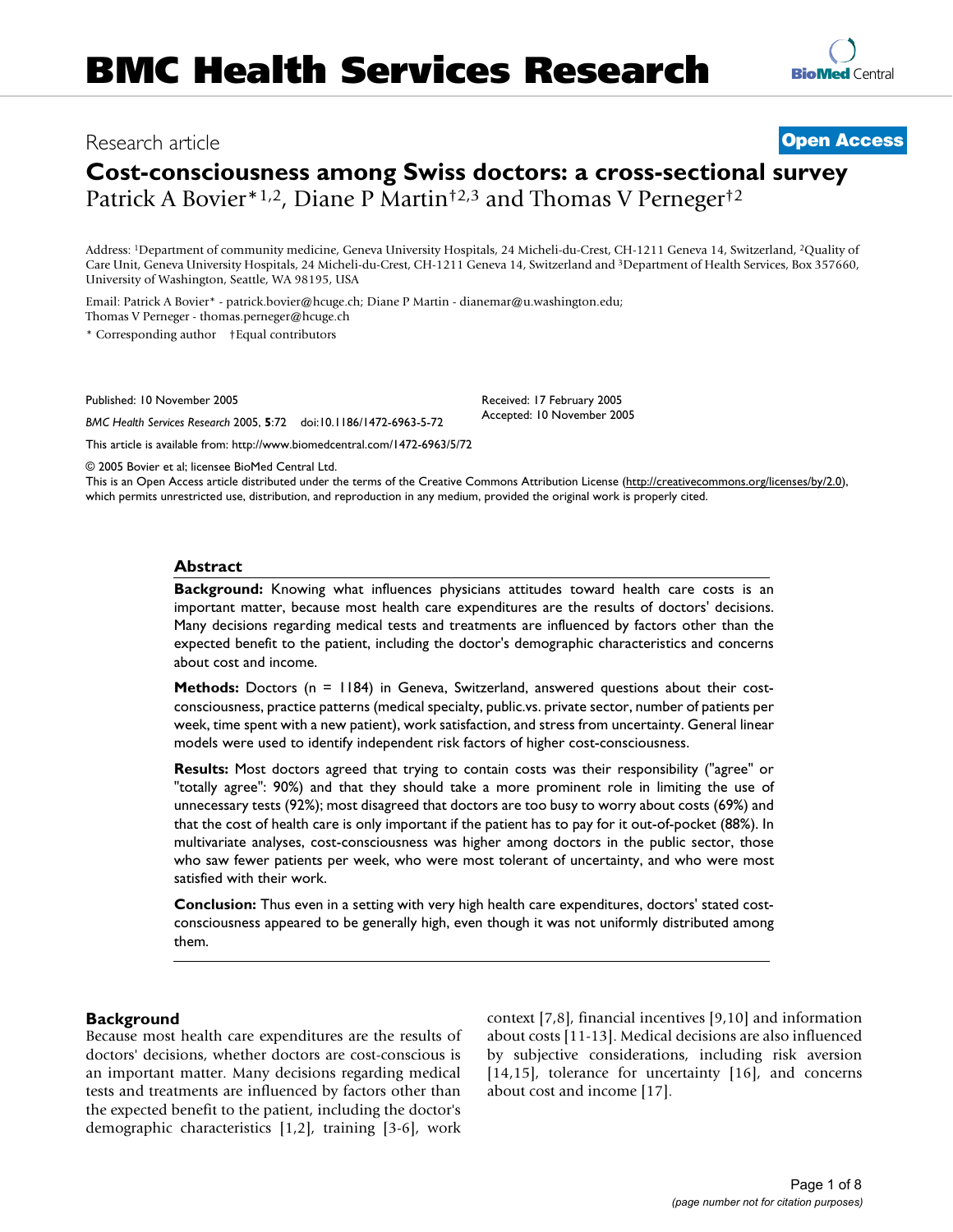#### **Table 1: Original English and French translation of the cost-consciousness scale.**

| Trying to contain costs is the responsibility of every physician.                                                              | Essayer de maîtriser les coûts de la santé est la responsabilité de chaque<br>médecin.                                                                       |
|--------------------------------------------------------------------------------------------------------------------------------|--------------------------------------------------------------------------------------------------------------------------------------------------------------|
| There is currently too much emphasis on costs of tests and procedures.                                                         | Actuellement, on met trop l'accent sur le coût des examens et des                                                                                            |
| *                                                                                                                              | interventions médicales. *                                                                                                                                   |
| Doctors need to take a more prominent role in limiting use of                                                                  | Les médecins doivent jouer un rôle plus important dans les efforts pour                                                                                      |
| unnecessary tests.                                                                                                             | limiter l'emploi d'examens inutiles.                                                                                                                         |
| Doctors are too busy to worry about the costs of tests and procedures.                                                         | Les médecins sont trop occupés pour se soucier du coût des examens                                                                                           |
| *                                                                                                                              | et des interventions médicales. *                                                                                                                            |
| The cost of a test or medication is only important if the patient has to                                                       | Le coût d'un examen ou d'un traitement est important seulement si le                                                                                         |
| pay for it out-of-pocket. *                                                                                                    | patient doit le payer de sa poche. *                                                                                                                         |
| It is unfair to ask physicians to be cost-conscious and still keep the<br>welfare of their patients foremost in their minds. * | Il est injuste de demander aux médecins de penser à réduire les coûts de<br>la santé, tout en se préoccupant avant tout du bien-être de leurs<br>patients. * |

Answer scale : 1 : Totally disagree/Pas du tout d'accord – 5 : Totally agree/Tout à fait d'accord \*: reversed score for the summary scale

In this paper, we are interested in cost-consciousness, defined as a concern to contain costs of health care borne by society [18]. Cost-consciousness was the first factor identified from a series of different attitudes hypothesized to influence physicians' resource use [19], based on a conceptual model of medical care process [20] and a review of physician decision making [21]. Goold et al. found that cost-consciousness was associated with lower selfreported estimates of resource use. However, whether cost-consciousness leads to less costly medical care is not known. While those who pay for health care may regard this evolution as desirable, cost-consciousness creates a possible conflict of interest. According to traditional medical deontology, the sole concern of a doctor should be the welfare of the patient, regardless of costs to society [22]. The tensions caused by such conflicts of interest are particularly acute in managed care settings [23,24]. Thus doctors may have good reasons not to be cost-conscious.

The aims of this study were to assess the cost-consciousness of doctors practicing in public and private settings in the Swiss canton Geneva, and to identify practice patterns and doctors' characteristics associated with cost-consciousness.

#### **Methods** *Setting*

Switzerland has the second highest health care expenditures per capita in the world, behind the United States, and devotes about 11% of the GNP to health care [25,26]. Doctors in private practice who are paid on a fee-for-service schedule provide most ambulatory care, and most hospitals are public, subsidised by local governments, where doctors are salaried (in addition, some senior hospital doctors have private practice privileges). To achieve social solidarity, the Health Insurance Law makes compulsory the purchase by households of a fairly comprehensive package of health benefits, which includes ambulatory treatment, inpatient care, home nursing care, and some health promotion activities. The basic health insurance coverage can be contracted from approximately 90 private insurance carriers, which are not allowed to earn profits from the mandated benefit package. Insurers can offer different schemes for health care provision such as patients' free choice of physician ("any-willing-provider" or compulsory contracting) or preferred providers' contracts (general practitioner-gatekeeper model or restricted network of providers). Restriction on the choice of the provider results in lower premiums for the patient. According to official statistics, in 2001, about 45% of the insured chose the lowest permissible deductible and only 9% the highest; about 8% chose a managed care policy, mainly the general practitioner-gatekeeper model. Regarding the organisation of care, the Swiss health care system has therefore been qualified as a "regulated competition system without managed care" [27]. The canton Geneva has the highest health care costs and medical density in the country. In 1998, there were 58 doctors per 10000 residents in canton Geneva – 31 in private practice, and 27 in public hospitals.

#### *Study design*

We conducted a cross-sectional mail survey of doctors practicing in canton Geneva, Switzerland, during the fall of 1998. Doctors were identified from membership files of the Geneva Medical Association (1370 members) and the Swiss Association of Interns/Registrars, Geneva Section (906 members). After exclusion of 54 duplicate records, 10 pre-test participants, 97 doctors who had incorrect addresses and 121 who did not practice clinical medicine, 1994 doctors were eligible.

#### *Measurement of cost-consciousness*

Attitude toward costs (cost-consciousness) was measured with a validated 6-item instrument [19]. Two items explore the doctors' opinion about health care costs in general, three items explore their attitudes regarding the costs of tests and procedures, and a last item probes the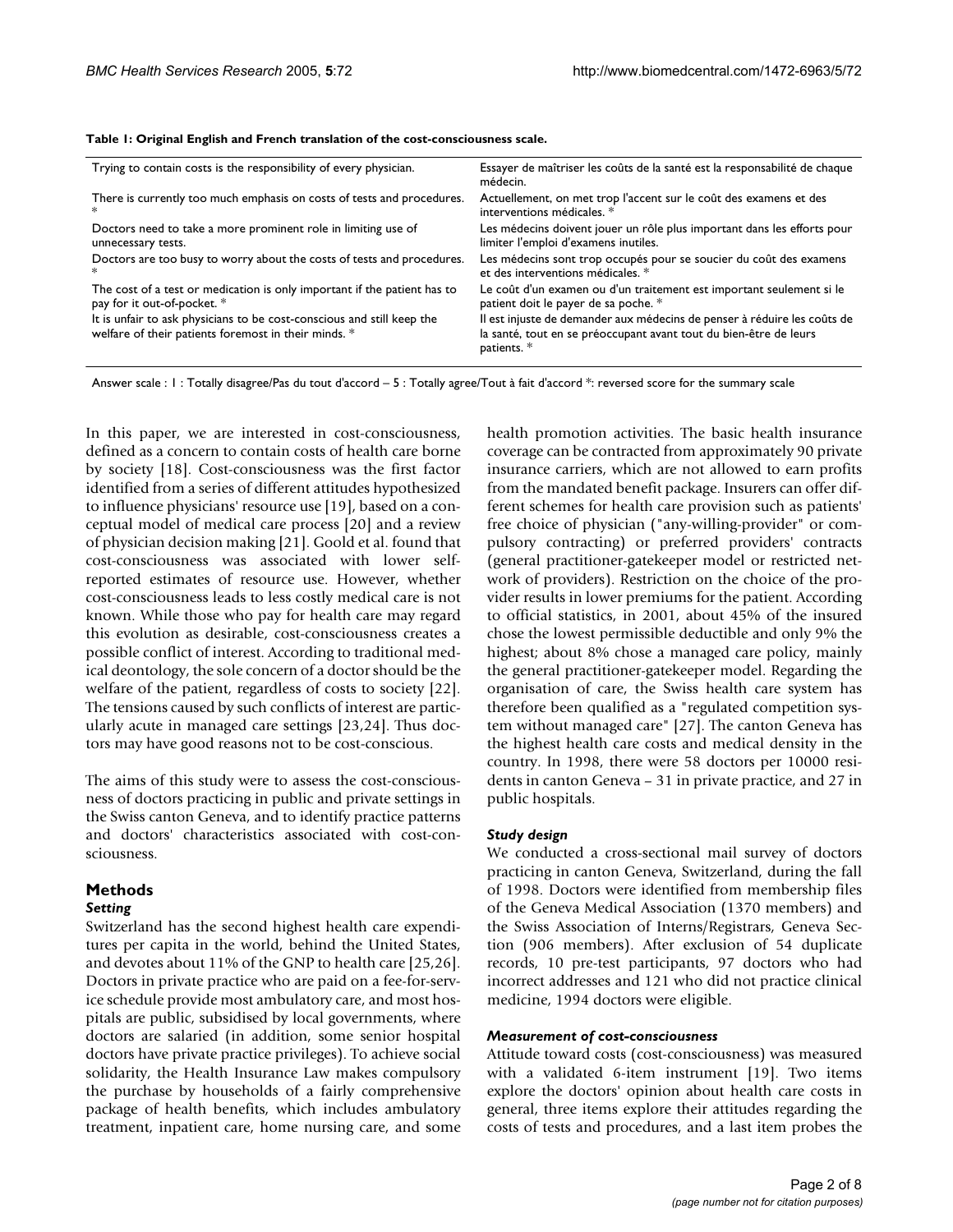|                                                                                                                             | Percent responding |                  |                 |      |      |                                       |           |
|-----------------------------------------------------------------------------------------------------------------------------|--------------------|------------------|-----------------|------|------|---------------------------------------|-----------|
| Item                                                                                                                        | Missing            | Totally disagree |                 |      |      | Disagree Not sure Agree Totally agree | Mean (SD) |
| Trying to contain costs is the responsibility of every doctor.                                                              | 0.6                | 1.5              | 2.7             | 5.8  | 45.8 | 44.2                                  | 4.3(0.8)  |
| There is currently too much emphasis on costs of tests and<br>procedures. <sup>a</sup>                                      | $\mathsf{I}$ .4    | 5.2              | 18.4            | 15.8 | 42.2 | 18.3                                  | 2.5(1.1)  |
| Doctors need to take a more prominent role in limiting use<br>of unnecessary tests.                                         | 0.9                | 0.7              | $\mathsf{I}$ .4 | 6.2  | 50.6 | 41.1                                  | 4.3(0.7)  |
| Doctors are too busy to worry about the costs of tests and<br>procedures. <sup>a</sup>                                      | 0.8                | 33.6             | 35.0            | 16.2 | 12.3 | 2.9                                   | 3.8(1.1)  |
| The cost of a test or medication is only important if the<br>patient has to pay for it out-of-pocket. a                     | 0.9                | 59.7             | 28.7            | 6.6  | 3.8  | 1.3                                   | 4.4(0.9)  |
| It is unfair to ask doctors to be cost-conscious and still keep<br>the welfare of their patients foremost in their minds. a | $\mathsf{I}$ .4    | 19.6             | 34.7            | 18.8 | 19.0 | 8.0                                   | 3.4(1.2)  |

**Table 2: Descriptive statistics of the items of the cost-consciousness scale of 1184 doctors in Geneva, Switzerland, 1998.**

a: Negatively worded items were reversed so that a higher score would mean greater cost-consciousness.

importance of out-of-pocket payments (Table 1). The items were scored on a five-point Likert scale anchored by 1: totally disagree and 5: totally agree. Negatively worded items were reversed so that a higher score would mean greater cost-consciousness. We translated the instrument into French using a standardized procedure (three independent translations, selection of a consensus translation by an expert panel, pre-tests among 10 physicians) (Appendix 1). The internal consistency of the translated scale was similar to that of the original scale (Cronbach  $\alpha$ : 0.68, versus 0.74 for original) and a factor analysis indicated that the translated items represented a single dimension. We computed a summary cost-consciousness score whenever at least 3 of the 6 items were present.

#### *Predictors of cost-consciousness*

Determinants of cost-consciousness included sociodemographic characteristics (age, sex), time since graduation from medical school, type of practice (public versus private), medical specialty, workload characteristics (number of patients per week, time spent with a new patient), stress from uncertainty, and work-related satisfaction.

Stress from uncertainty refers to physicians' reaction to their limitations of professional knowledge, problems of diagnosis, ambiguities of treatment and outcome, unpredictability of patients response, and variations in physicians' attitudes, values and perceptions of risk [28-33]. Items of a stress from uncertainty scale [28] were translated into French using the same procedure as for the costconsciousness scale. Factor analysis confirmed that the items represented a single dimension. The internal scale consistency coefficient was 0.88.

Work-related satisfaction was measured by a 17-item instrument based on the work of the Society of General

Internal Medicine Career Satisfaction Study Group [34], containing questions addressing satisfaction with workload, intellectual stimulation, leisure time, work stress, relations with patients, autonomy in treating patients, autonomy in specialist referrals, overall quality of care, relations with peers, relations with nurses and other non medical staff, administrative burden, continuing medical education, enjoyment of work, respect and prestige, payment mechanism, current income, and job satisfaction overall [35]. The internal scale consistency coefficient of a work related satisfaction scale including all 17 items was 0.88.

#### *Data analysis*

Descriptive statistics were calculated for each item of the cost-consciousness instrument (mean, standard deviation, floor & ceiling effect). Summary scores were calculated by averaging the responses to the relevant items, whenever half or more were present. For comparisons with the original [19], the cost-consciousness score was rescaled between 0 and 24; to facilitate the interpretation of regression models, we also standardized this score to mean 50 and standard deviation 10.

We explored the relationships of the cost-consciousness scale with socio-demographic and job characteristics of the respondents, stress from uncertainty, and work related satisfaction. We used analysis of variance, including tests for linear trend where indicated, to test these associations. Because units of all scales are arbitrary, we categorized the continuous predictors into quartiles, because correlation or regression coefficients can be difficult to interpret, while quartiles are more intuitive. Furthermore, this approach also allows the reader to check whether the association is linear or not. Multivariate models were used to adjust for potential confounders, identify independent risk factor of higher cost-consciousness score, and com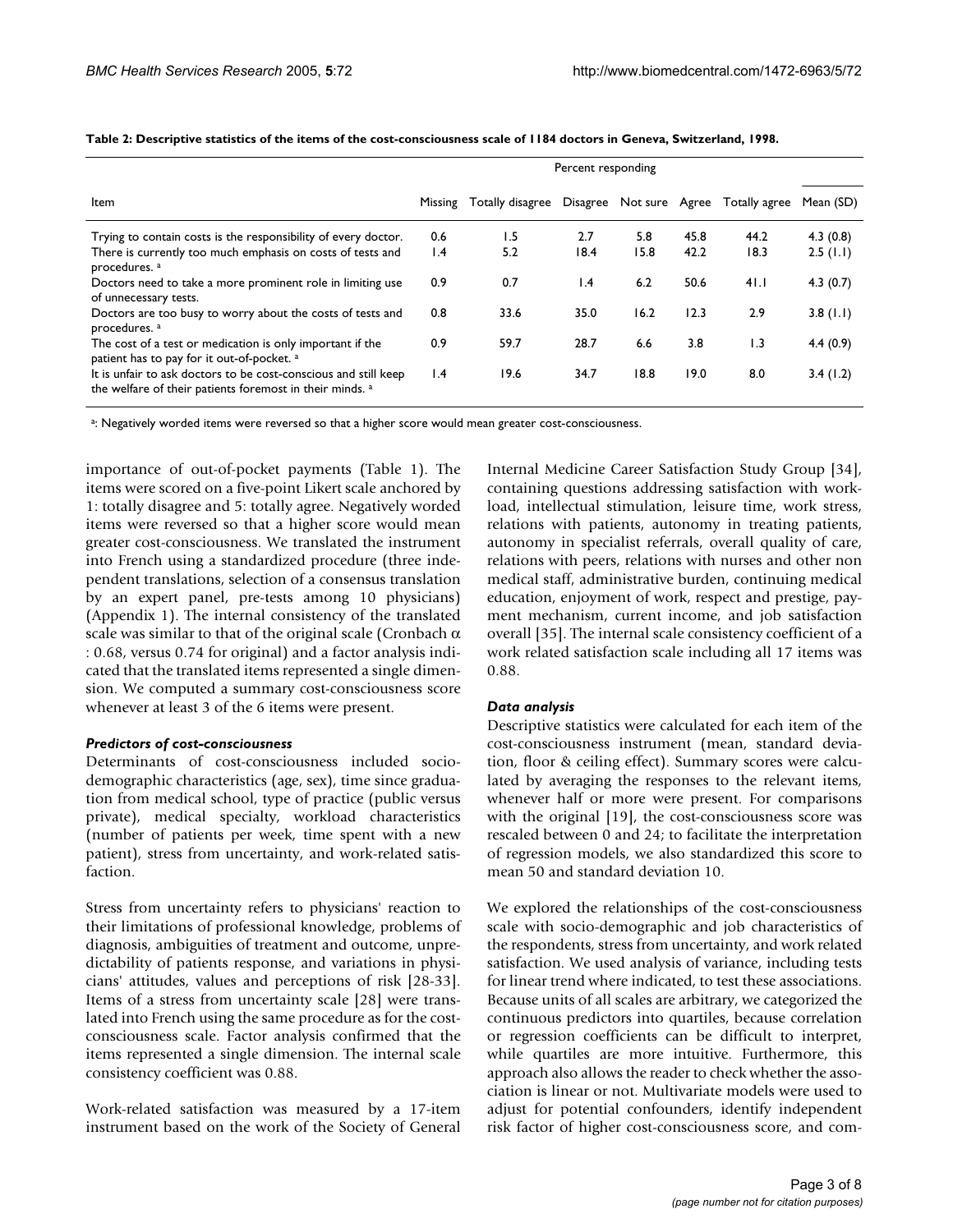pute adjusted means. All statistical tests were two-tailed, with a significance level of 0.05.

# **Results**

After the first mailing and two reminders, 1184 doctors (59%) responded to the survey. Two thirds were men (784, 66%) and their mean age was 44.9 years (SD: 10.9). Most respondents were in private practice (748, 63%), 362 (31%) were hospital interns or registrars in the public sector, and 67 (6%) held senior posts in the public hospitals (7 missing data). Respondents included 402 primary care doctors (generalists, general internists: 34%), 196 internal medicine specialists (17%), 83 paediatricians (7%), 178 psychiatrists (15%), and 325 (27%) other specialists (surgical specialties, radiologists). On average, they had graduated from medical school 17.8 years earlier (SD: 10.3).

# *Doctors' attitude toward health care costs*

The distribution of the answers to most items was skewed toward the higher end of the response scale (Table 2). Almost all doctors (90%) agreed that trying to contain costs was their responsibility, and that they should take a more prominent role in limiting the use of unnecessary tests (92%). A majority of respondents (69%) disagreed with statements that doctors are too busy to worry about costs, and that the cost of a medication is only important if the patient has to pay for it out-of-pocket (88%). Only one out of four doctors (27%) thought that it is unfair to ask doctors to be cost-conscious and still keep the welfare of their patients foremost in their minds. Almost twothirds (61%) agreed that there is currently too much emphasis on the costs of tests and procedures. The costconsciousness score could be computed for 1176 respondents (99%); its mean was 16.8, SD 3.6, and quartiles 13.8, 16.8, and 19.2 when scaled between 0 and 24 (21). Its ditribution was close to normal.

# *Relationship to socio-demographic and work-related characteristics*

Cost-consciousness was similar in men and women (Table 3), but younger doctors had slightly higher scores. Doctors in the public sector were in general more costconscious, in particular the senior staff across all age categories (results not shown). Internal medicine specialists and paediatricians had higher cost-consciousness scores, while doctors in surgical and technical specialties had the lowest (results not shown). Doctors who saw fewer patients per week and spend more time with each new patient were also more cost-conscious. Cost-consciousness scores were also higher for doctors who reported lower stress from uncertainty and higher work-related satisfaction (Table 3).

# *Multivariate analyses*

Multivariate analysis identified the following independent risk factors for higher cost-consciousness: type of practice (doctors in public sectors had higher scores), lower workload (number of patients per week), lower stress from uncertainty, and higher work-related satisfaction (Table 4). Other factors that were significant in the univariate analyses, such as specialty and self-reported time with a new patient, were not anymore significant after adjustment for type of practice, self-reported number of patient seen per week, stress from uncertainty and work related satisfaction. No sociodemographic characteristics were statistically associated with cost-consciousness in the multivariate analysis. We also explored the possible interactions between these factors, but none were significant.

# **Discussion**

In a setting where medical density and health care expenditures are particularly high, we found that a majority of doctors agreed that trying to contain costs was their responsibility, that they should worry about the costs of tests and procedures they order, that they should take a more prominent role in limiting the use of unnecessary tests, and that the cost of a test or medication is not only important if the patient has to pay for it out-of-pocket. In multivariate analyses, cost-consciousness was higher among doctors in the public sector, those who saw fewer patients a week, those who were most tolerant of uncertainty, and those most satisfied with their work.

The absolute levels of cost consciousness were similar in our sample and in the previous report from an academic medical centre in the United States [19]: on a scale of 0 to 24, the mean was 16.8 (SD 3.6) in Geneva, Switzerland, and 17.2 (SD 3.1) in Ann Arbor, Michigan. Whether attitudes toward cost-containment are different in other settings would require other similar surveys.

# *Practice patterns*

The difference between the private and the public sectors may have several origins. It is possible that working in a public hospital raises the doctors' sensitivity to health care costs. Alternatively, the public sector may attract doctors who are more cost-conscious than those who choose the private sector. This issue could be resolved by following doctors prospectively, as they move from the public hospital into private practice.

Regardless of the setting, doctors who saw fewer patients per week were also more cost-conscious. In a fee-for-service system, a doctor's income is directly related to the number of patients seen. Doctors who see more patients per week may be more concerned about their income and less by costs incurred by society. However, the relationship was similar among salaried hospital doctors, who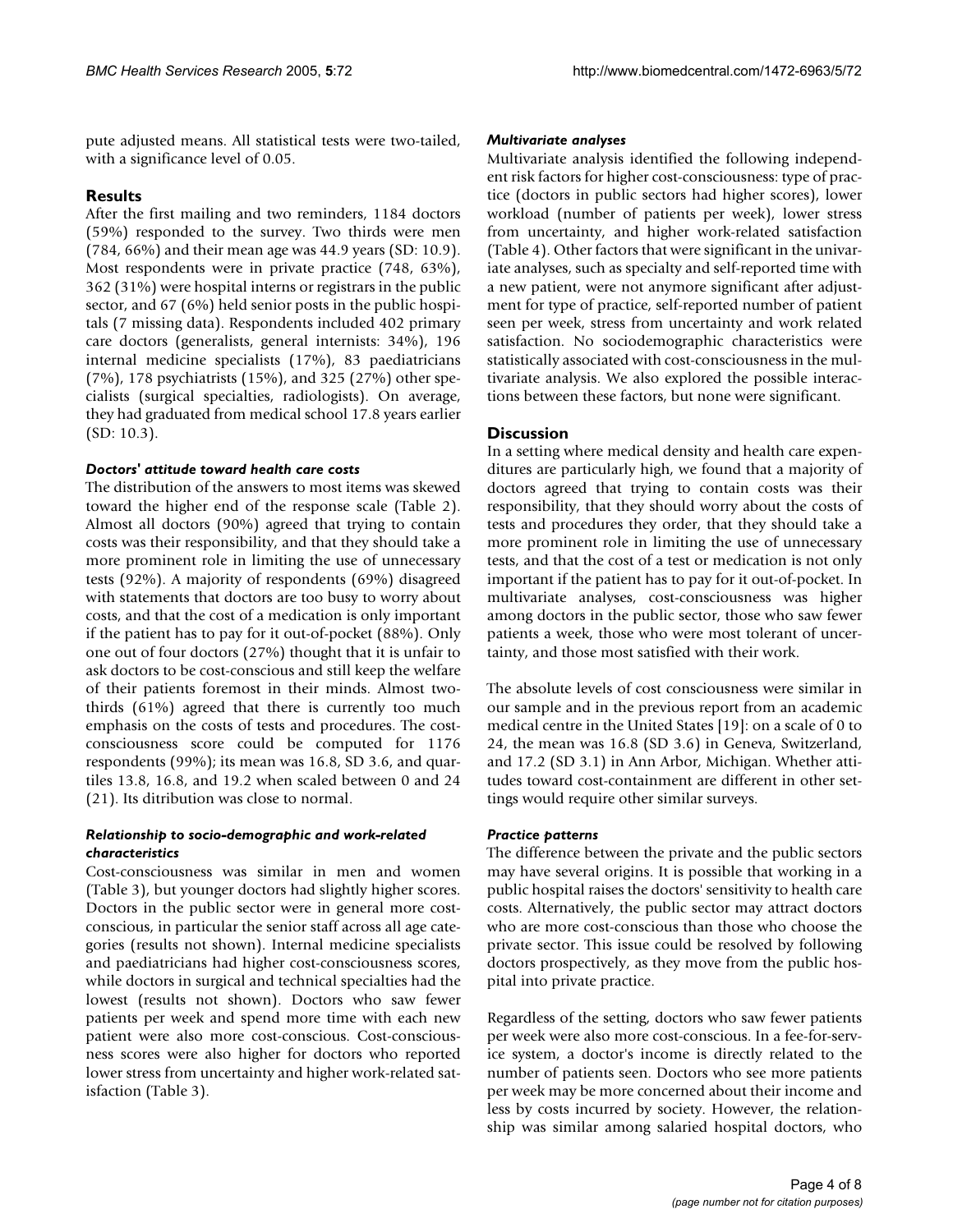have no such financial incentive. It is possible that hospital doctors who see fewer patients may have academic or administrative roles that cause them to be more concerned about health care costs.

#### *Stress from uncertainty*

The association between cost-consciousness and higher tolerance for uncertainty is compatible with a previous report which linked higher anxiety due to uncertainty with higher health care expenditures in a Medicare health maintenance organisation [16]. Thus there is evidence that higher stress from uncertainty is associated with higher expenditures and, as we have found, lower costconsciousness. From this, it follows that lower cost-consciousness and higher expenditures could be associated. To our knowledge, no study has yet studied this relationship.

## *Work-related satisfaction*

The association with work-related satisfaction was substantial. This is of interest as work-related satisfaction correlates with several health outcomes, in particular with the quality of care [36,37]. Although this association may be causal in either direction, we believe that work-related satisfaction may influence positively cost-consciousness: doctors who are happy about their work may think more about societal issues than unhappy doctors. Unlike other correlates of cost-consciousness, keeping doctors satisfied with their work is a modifiable factor. Nevertheless, whether improvements in doctor satisfaction translate into greater cost-consciousness remains to be seen.

#### *Strengths and limitations*

The main strength of this study is its population-based sampling frame; the results are fairly representative of the attitudes of physicians in Geneva, Switzerland. The response rate of 59% raises the issue of selection bias, but is comparable to other surveys that depend on the cooperation of busy practitioners [2,38,39]. We could not assess response bias in depth, because the two medical organisations gave us only the adresses of their members, with no other socio-demographic information. The only caracteristic that we could track was sex, and its distribution was similar among those who responded and those who did not.

The main limitation of the study was its cross-sectional design, which precludes any formal conclusion about the causality of the associations between cost-consciousness and its correlates. Second, we were not able to obtain direct measures of doctor "costliness", such as the mean cost per patient, and thus cannot establish whether costconsciousness influences actual costs of patient care. Third, we do not know to what extent respondents gave socially desirable answers about this rather sensitive topic.

Finally, as the scales we used are not perfectly reliable, random misclassification may have caused the relationships we observed to appear weaker than they are in reality.

# **Conclusion**

In this study conducted in a setting where health care expenditures are among the highest in the world, doctors appeared to be generally concerned about the need to contain costs. Therefore failure to control costs does not seem to stem from a general lack of concern about costs among doctors. Nevertheless, levels of cost-consciousness were variable. Doctors in private practice, who saw the most patients, who were the least tolerant with uncertainty, and the least satisfied with their work were also the least cost-conscious.

#### **Competing interests**

All three authors have no conflict of interest. Financial support for this study was provided entirely by a grant from the Swiss National Science Foundation (3200- 053377). The funding agreement ensured the authors' independence in designing the study, interpreting the data, writing, and publishing the report.

# **Authors' contributions**

PAB participated in the design of the study, collected the data, performed the statistical analysis and wrote the initial manuscript. DPM participated in the design of the study and reviewed the manuscript. TVP participated in the design of the study, analysis of the data and reviewed the manuscript.

# **Acknowledgements**

The authors wish to thank all members of the Geneva Medical Association and of the Swiss Association of Interns/Registrars, Geneva Section, who participated to the survey, their respective chairmen, Dr Claude Aubert and Dr Marco Bettoni who supported this work.

#### **References**

- 1. Woodward CA, Hutchison B, Norman GR, Brown JA, Abelson J: [What factors influence primary care physicians' charges for their serv](http://www.ncbi.nlm.nih.gov/entrez/query.fcgi?cmd=Retrieve&db=PubMed&dopt=Abstract&list_uids=9469140)[ices? An exploratory study using standardized patients.](http://www.ncbi.nlm.nih.gov/entrez/query.fcgi?cmd=Retrieve&db=PubMed&dopt=Abstract&list_uids=9469140) *CMAJ* 1998, 158:197-202.
- 2. Halm EA, Causino N, Blumenthal D: **[Is gatekeeping better than](http://www.ncbi.nlm.nih.gov/entrez/query.fcgi?cmd=Retrieve&db=PubMed&dopt=Abstract&list_uids=9388087) [traditional care? A survey of physicians' attitudes.](http://www.ncbi.nlm.nih.gov/entrez/query.fcgi?cmd=Retrieve&db=PubMed&dopt=Abstract&list_uids=9388087)** *JAMA* 1997, **278:**1677-1681.
- 3. Glassman PA, Kravitz RL, Petersen LP, Rolph JE: **[Differences in clin](http://www.ncbi.nlm.nih.gov/entrez/query.fcgi?cmd=Retrieve&db=PubMed&dopt=Abstract&list_uids=9066454)[ical decision making between internists and cardiologists.](http://www.ncbi.nlm.nih.gov/entrez/query.fcgi?cmd=Retrieve&db=PubMed&dopt=Abstract&list_uids=9066454)** *Arch Intern Med* 1997, **157:**506-512.
- 4. Selby JV, Grumbach K, Quesenberry CPJ, Schmittdiel JA, Truman AF: **[Differences in resource use and costs of primary care in a](http://www.ncbi.nlm.nih.gov/entrez/query.fcgi?cmd=Retrieve&db=PubMed&dopt=Abstract&list_uids=10357287) [large HMO according to physician specialty.](http://www.ncbi.nlm.nih.gov/entrez/query.fcgi?cmd=Retrieve&db=PubMed&dopt=Abstract&list_uids=10357287)** *Health Serv Res* 1999, **34:**503-518.
- 5. Spann SJ: **[Interspeciality differences in medical resource utili](http://www.ncbi.nlm.nih.gov/entrez/query.fcgi?cmd=Retrieve&db=PubMed&dopt=Abstract&list_uids=10678334)[zation.](http://www.ncbi.nlm.nih.gov/entrez/query.fcgi?cmd=Retrieve&db=PubMed&dopt=Abstract&list_uids=10678334)** *J Fam Pract* 2000, **49:**18-19.
- 6. Skootsky SA, Slavin S, Wilkes MS: **[Attitudes toward managed](http://www.ncbi.nlm.nih.gov/entrez/query.fcgi?cmd=Retrieve&db=PubMed&dopt=Abstract&list_uids=10662413) [care and cost containment among primary care trainees at](http://www.ncbi.nlm.nih.gov/entrez/query.fcgi?cmd=Retrieve&db=PubMed&dopt=Abstract&list_uids=10662413) [3 training sites.](http://www.ncbi.nlm.nih.gov/entrez/query.fcgi?cmd=Retrieve&db=PubMed&dopt=Abstract&list_uids=10662413)** *Am J Manag Care* 1999, **5:**1397-1404.
- 7. Reichert S, Simon T, Halm EA: **[Physicians' attitudes about pre](http://www.ncbi.nlm.nih.gov/entrez/query.fcgi?cmd=Retrieve&db=PubMed&dopt=Abstract&list_uids=11025790)[scribing and knowledge of the costs of common medications.](http://www.ncbi.nlm.nih.gov/entrez/query.fcgi?cmd=Retrieve&db=PubMed&dopt=Abstract&list_uids=11025790)** *Arch Intern Med* 2000, **160:**2799-2803.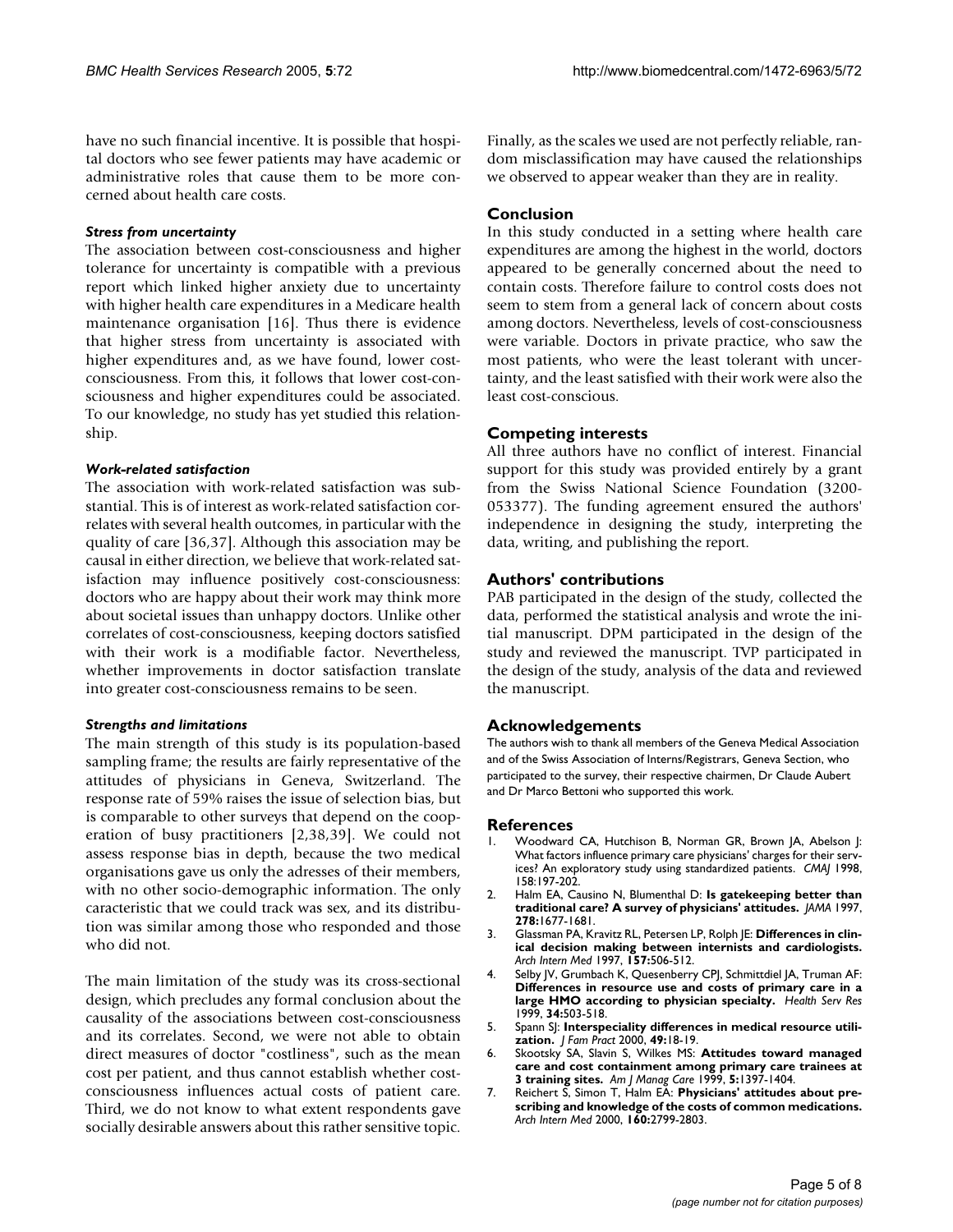- 8. Kerr EA, Mittman BS, Hays RD, Siu AL, Leake B, Brook RH: **[Man](http://www.ncbi.nlm.nih.gov/entrez/query.fcgi?cmd=Retrieve&db=PubMed&dopt=Abstract&list_uids=7661493)[aged care and capitation in California: how do physicians at](http://www.ncbi.nlm.nih.gov/entrez/query.fcgi?cmd=Retrieve&db=PubMed&dopt=Abstract&list_uids=7661493) [financial risk control their own utilization?](http://www.ncbi.nlm.nih.gov/entrez/query.fcgi?cmd=Retrieve&db=PubMed&dopt=Abstract&list_uids=7661493)** *Ann Intern Med* 1995, **123:**500-504.
- Hemenway D, Killen A, Cashman SB, Parks CL, Bicknell WI: [Physi](http://www.ncbi.nlm.nih.gov/entrez/query.fcgi?cmd=Retrieve&db=PubMed&dopt=Abstract&list_uids=2320066)**cians' responses to financial incentives. Evidence from a for-<br><b>profit** ambulatory care center. N Engl J Med 1990, [profit ambulatory care center.](http://www.ncbi.nlm.nih.gov/entrez/query.fcgi?cmd=Retrieve&db=PubMed&dopt=Abstract&list_uids=2320066) **322:**1059-1063.
- 10. Lindenthal JJ, Lako CJ, van der Waal MA, Tymstra T, Andela M, Schneider M: **[Quality and cost of healthcare: a cross-national](http://www.ncbi.nlm.nih.gov/entrez/query.fcgi?cmd=Retrieve&db=PubMed&dopt=Abstract&list_uids=10346513) [comparison of American and Dutch attitudes.](http://www.ncbi.nlm.nih.gov/entrez/query.fcgi?cmd=Retrieve&db=PubMed&dopt=Abstract&list_uids=10346513)** *Am J Manag Care* 1999, **5:**173-181.
- 11. Tierney WM, Miller ME, McDonald CJ: **[The effect on test ordering](http://www.ncbi.nlm.nih.gov/entrez/query.fcgi?cmd=Retrieve&db=PubMed&dopt=Abstract&list_uids=2186274) [of informing physicians of the charges for outpatient diag](http://www.ncbi.nlm.nih.gov/entrez/query.fcgi?cmd=Retrieve&db=PubMed&dopt=Abstract&list_uids=2186274)[nostic tests.](http://www.ncbi.nlm.nih.gov/entrez/query.fcgi?cmd=Retrieve&db=PubMed&dopt=Abstract&list_uids=2186274)** *N Engl J Med* 1990, **322:**1499-1504.
- 12. Lin YC, Miller SR: **[The impact of price labeling of muscle relax](http://www.ncbi.nlm.nih.gov/entrez/query.fcgi?cmd=Retrieve&db=PubMed&dopt=Abstract&list_uids=9702621)[ants on cost consciousness among anesthesiologists.](http://www.ncbi.nlm.nih.gov/entrez/query.fcgi?cmd=Retrieve&db=PubMed&dopt=Abstract&list_uids=9702621)** *J Clin Anesth* 1998, **10:**401-403.
- 13. Korn LM, Reichert S, Simon T, Halm EA: **[Improving physicians'](http://www.ncbi.nlm.nih.gov/entrez/query.fcgi?cmd=Retrieve&db=PubMed&dopt=Abstract&list_uids=12534761) [knowledge of the costs of common medications and willing](http://www.ncbi.nlm.nih.gov/entrez/query.fcgi?cmd=Retrieve&db=PubMed&dopt=Abstract&list_uids=12534761)[ness to consider costs when prescribing.](http://www.ncbi.nlm.nih.gov/entrez/query.fcgi?cmd=Retrieve&db=PubMed&dopt=Abstract&list_uids=12534761)** *J Gen Intern Med* 2003, **18:**31-37.
- 14. Fiscella K, Franks P, Zwanziger J, Mooney C, Sorbero M, Williams GC: **[Risk aversion and costs: a comparison of family physicians](http://www.ncbi.nlm.nih.gov/entrez/query.fcgi?cmd=Retrieve&db=PubMed&dopt=Abstract&list_uids=10691394) [and general internists.](http://www.ncbi.nlm.nih.gov/entrez/query.fcgi?cmd=Retrieve&db=PubMed&dopt=Abstract&list_uids=10691394)** *J Fam Pract* 2000, **49:**12-17.
- 15. Zaat JO, van Eijk JT: **[General practitioners' uncertainty, risk](http://www.ncbi.nlm.nih.gov/entrez/query.fcgi?cmd=Retrieve&db=PubMed&dopt=Abstract&list_uids=1518316) [preference, and use of laboratory tests.](http://www.ncbi.nlm.nih.gov/entrez/query.fcgi?cmd=Retrieve&db=PubMed&dopt=Abstract&list_uids=1518316)** *Med Care* 1992, **30:**846-854.
- 16. Allison JJ, Kiefe CI, Cook EF, Gerrity MS, Orav EJ, Centor R: [The](http://www.ncbi.nlm.nih.gov/entrez/query.fcgi?cmd=Retrieve&db=PubMed&dopt=Abstract&list_uids=9679997) **[association of physician attitudes about uncertainty and risk](http://www.ncbi.nlm.nih.gov/entrez/query.fcgi?cmd=Retrieve&db=PubMed&dopt=Abstract&list_uids=9679997) [taking with resource use in a Medicare HMO.](http://www.ncbi.nlm.nih.gov/entrez/query.fcgi?cmd=Retrieve&db=PubMed&dopt=Abstract&list_uids=9679997)** *Med Decis Making* 1998, **18:**320-329.
- 17. Hemenway D: **Health Care.** In *Prices & Choices* Lanham, Maryland, University Press of America; 1993.
- 18. Greene HL, Goldberg RJ, Beattie H, Russo AR, Ellison RC, Dalen JE: **[Physician attitudes toward cost containment. The missing](http://www.ncbi.nlm.nih.gov/entrez/query.fcgi?cmd=Retrieve&db=PubMed&dopt=Abstract&list_uids=2774777) [piece of the puzzle.](http://www.ncbi.nlm.nih.gov/entrez/query.fcgi?cmd=Retrieve&db=PubMed&dopt=Abstract&list_uids=2774777)** *Arch Intern Med* 1989, **149:**1966-1968.
- 19. Goold SD, Hofer T, Zimmerman M, Hayward RA: **[Measuring phy](http://www.ncbi.nlm.nih.gov/entrez/query.fcgi?cmd=Retrieve&db=PubMed&dopt=Abstract&list_uids=7823224)[sician attitudes toward cost, uncertainty, malpractice, and](http://www.ncbi.nlm.nih.gov/entrez/query.fcgi?cmd=Retrieve&db=PubMed&dopt=Abstract&list_uids=7823224) [utilization review.](http://www.ncbi.nlm.nih.gov/entrez/query.fcgi?cmd=Retrieve&db=PubMed&dopt=Abstract&list_uids=7823224)** *J Gen Intern Med* 1994, **9:**544-549.
- Donabedian A: Aspects of Medical Care Administration: Spec**ifying Requirements for Health Care.** Cambridge, MA, Harvard University Press; 1973.
- 21. Eisenberg JM: **Doctors' Decisions and the Costs of Medical Care.** Ann Arbor, MI, Health Administration Press; 1986.
- 22. Feldman DS, Novack DH, Gracely E: **[Effects of managed care on](http://www.ncbi.nlm.nih.gov/entrez/query.fcgi?cmd=Retrieve&db=PubMed&dopt=Abstract&list_uids=9701096) [physician-patient relationships, quality of care, and the ethi](http://www.ncbi.nlm.nih.gov/entrez/query.fcgi?cmd=Retrieve&db=PubMed&dopt=Abstract&list_uids=9701096)[cal practice of medicine: a physician survey.](http://www.ncbi.nlm.nih.gov/entrez/query.fcgi?cmd=Retrieve&db=PubMed&dopt=Abstract&list_uids=9701096)** *Arch Intern Med* 1998, **158:**1626-1632.
- 23. Pellegrino ED: **[Interests, obligations, and justice: some notes](http://www.ncbi.nlm.nih.gov/entrez/query.fcgi?cmd=Retrieve&db=PubMed&dopt=Abstract&list_uids=8750589) [toward an ethic of managed care.](http://www.ncbi.nlm.nih.gov/entrez/query.fcgi?cmd=Retrieve&db=PubMed&dopt=Abstract&list_uids=8750589)** *J Clin Ethics* 1995, **6:**312-317.
- 24. Pellegrino ED: **[Allocation of resources at the bedside: the](http://www.ncbi.nlm.nih.gov/entrez/query.fcgi?cmd=Retrieve&db=PubMed&dopt=Abstract&list_uids=10138751) [intersections of economics, law, and ethics.](http://www.ncbi.nlm.nih.gov/entrez/query.fcgi?cmd=Retrieve&db=PubMed&dopt=Abstract&list_uids=10138751)** *Kennedy Inst Ethics J* 1994, **4:**309-317.
- 25. Frei A, Hunsche E: **The Swiss health care system.** *Eur J Health Economics* 2001, **2:**76-78.
- 26. European Observatory on Health Care Systems: **Health care sys**tems in transition: Switzerland. [www.observatory.dk\]](http://www.observatory.dk).
- 27. Reinhardt UE: **[The Swiss health system: regulated competition](http://www.ncbi.nlm.nih.gov/entrez/query.fcgi?cmd=Retrieve&db=PubMed&dopt=Abstract&list_uids=15353536) [without managed care.](http://www.ncbi.nlm.nih.gov/entrez/query.fcgi?cmd=Retrieve&db=PubMed&dopt=Abstract&list_uids=15353536)** *JAMA* 2004, **292:**1227-1231.
- 28. Kassirer JP: **[Our stubborn quest for diagnostic certainty. A](http://www.ncbi.nlm.nih.gov/entrez/query.fcgi?cmd=Retrieve&db=PubMed&dopt=Abstract&list_uids=2497349) [cause of excessive testing.](http://www.ncbi.nlm.nih.gov/entrez/query.fcgi?cmd=Retrieve&db=PubMed&dopt=Abstract&list_uids=2497349)** *N Engl J Med* 1989, **320:**1489-1491.
- 29. Geller G, Tambor ES, Chase GA, Holtzman NA: **[Measuring physi](http://www.ncbi.nlm.nih.gov/entrez/query.fcgi?cmd=Retrieve&db=PubMed&dopt=Abstract&list_uids=8231339)[cians' tolerance for ambiguity and its relationship to their](http://www.ncbi.nlm.nih.gov/entrez/query.fcgi?cmd=Retrieve&db=PubMed&dopt=Abstract&list_uids=8231339) [reported practices regarding genetic testing.](http://www.ncbi.nlm.nih.gov/entrez/query.fcgi?cmd=Retrieve&db=PubMed&dopt=Abstract&list_uids=8231339)** *Med Care* 1993, **31:**989-1001.
- 30. Gerrity MS, DeVellis RF, Earp JA: **[Physicians' reactions to uncer](http://www.ncbi.nlm.nih.gov/entrez/query.fcgi?cmd=Retrieve&db=PubMed&dopt=Abstract&list_uids=2385142)[tainty in patient care: a new measure and new insights.](http://www.ncbi.nlm.nih.gov/entrez/query.fcgi?cmd=Retrieve&db=PubMed&dopt=Abstract&list_uids=2385142)** *Medical Care* 1990, **28:**724-736.
- 31. Pearson SD, Goldman L, Orav EJ, Guadagnoli E, Garcia TB, Johnson PA, Lee TH: **[Triage decisions for emergency department](http://www.ncbi.nlm.nih.gov/entrez/query.fcgi?cmd=Retrieve&db=PubMed&dopt=Abstract&list_uids=8576772) [patients with chest pain: do physicians' risk attitudes make](http://www.ncbi.nlm.nih.gov/entrez/query.fcgi?cmd=Retrieve&db=PubMed&dopt=Abstract&list_uids=8576772) [the difference?](http://www.ncbi.nlm.nih.gov/entrez/query.fcgi?cmd=Retrieve&db=PubMed&dopt=Abstract&list_uids=8576772)** *J Gen Intern Med* 1995, **10:**557-564.
- 32. Poses RM, De Saintonge DM, McClish DK, Smith WR, Huber EC, Clemo FL, Schmitt BP, Alexander-Forti D, Racht EM, Colenda CC,

Centor RM: **[An international comparison of physicians' judg](http://www.ncbi.nlm.nih.gov/entrez/query.fcgi?cmd=Retrieve&db=PubMed&dopt=Abstract&list_uids=9566446)[ments of outcome rates of cardiac procedures and attitudes](http://www.ncbi.nlm.nih.gov/entrez/query.fcgi?cmd=Retrieve&db=PubMed&dopt=Abstract&list_uids=9566446) [toward risk, uncertainty, justifiability, and regret.](http://www.ncbi.nlm.nih.gov/entrez/query.fcgi?cmd=Retrieve&db=PubMed&dopt=Abstract&list_uids=9566446)** *Med Decis Making* 1998, **18:**131-140.

- 33. Friedmann PD, Brett AS, Mayo-Smith MF: **[Differences in general](http://www.ncbi.nlm.nih.gov/entrez/query.fcgi?cmd=Retrieve&db=PubMed&dopt=Abstract&list_uids=8554250)ists' and cardiologists' perceptions of cardiovascular risk and [the outcomes of preventive therapy in cardiovascular dis](http://www.ncbi.nlm.nih.gov/entrez/query.fcgi?cmd=Retrieve&db=PubMed&dopt=Abstract&list_uids=8554250)[ease.](http://www.ncbi.nlm.nih.gov/entrez/query.fcgi?cmd=Retrieve&db=PubMed&dopt=Abstract&list_uids=8554250)** *Ann Intern Med* 1996, **124:**414-421.
- 34. Konrad TR, Williams ES, Linzer M, McMurray J, Pathman DE, Gerrity M, Schwartz MD, Scheckler WE, Van Kirk J, Rhodes E, Douglas J: **Measuring physician job satisfaction in a changing workplace [and a challenging environment. SGIM Career Satisfaction](http://www.ncbi.nlm.nih.gov/entrez/query.fcgi?cmd=Retrieve&db=PubMed&dopt=Abstract&list_uids=10549620) [Study Group. Society of General Internal Medicine.](http://www.ncbi.nlm.nih.gov/entrez/query.fcgi?cmd=Retrieve&db=PubMed&dopt=Abstract&list_uids=10549620)** *Med Care* 1999, **37:**1174-1182.
- 35. Bovier PA, Perneger TV: **[Predictors of work satisfaction among](http://www.ncbi.nlm.nih.gov/entrez/query.fcgi?cmd=Retrieve&db=PubMed&dopt=Abstract&list_uids=14703315) [physicians.](http://www.ncbi.nlm.nih.gov/entrez/query.fcgi?cmd=Retrieve&db=PubMed&dopt=Abstract&list_uids=14703315)** *Eur J Public Health* 2003, **13:**299-305.
- 36. Grol R, Mokkink H, Smits A, van Eijk J, Beek M, Mesker P, Mesker-Niesten J: **[Work satisfaction of general practitioners and the](http://www.ncbi.nlm.nih.gov/entrez/query.fcgi?cmd=Retrieve&db=PubMed&dopt=Abstract&list_uids=4043602) [quality of patient care.](http://www.ncbi.nlm.nih.gov/entrez/query.fcgi?cmd=Retrieve&db=PubMed&dopt=Abstract&list_uids=4043602)** *Fam Pract* 1985, **2:**128-135.
- 37. Haas JS, Cook EF, Puopolo AL, Burstin HR, Cleary PD, Brennan TA: **[Is the professional satisfaction of general internists associ](http://www.ncbi.nlm.nih.gov/entrez/query.fcgi?cmd=Retrieve&db=PubMed&dopt=Abstract&list_uids=10672116)[ated with patient satisfaction?](http://www.ncbi.nlm.nih.gov/entrez/query.fcgi?cmd=Retrieve&db=PubMed&dopt=Abstract&list_uids=10672116)** *J Gen Intern Med* 2000, **15:**122-128.
- 38. Ginsburg ME, Kravitz RL, Sandberg WA: **[A survey of physician](http://www.ncbi.nlm.nih.gov/entrez/query.fcgi?cmd=Retrieve&db=PubMed&dopt=Abstract&list_uids=11112752) [attitudes and practices concerning cost-effectiveness in](http://www.ncbi.nlm.nih.gov/entrez/query.fcgi?cmd=Retrieve&db=PubMed&dopt=Abstract&list_uids=11112752) [patient care.](http://www.ncbi.nlm.nih.gov/entrez/query.fcgi?cmd=Retrieve&db=PubMed&dopt=Abstract&list_uids=11112752)** *West J Med* 2000, **173:**390-394.
- 39. Franks P, Williams GC, Zwanziger J, Mooney C, Sorbero M: **[Why do](http://www.ncbi.nlm.nih.gov/entrez/query.fcgi?cmd=Retrieve&db=PubMed&dopt=Abstract&list_uids=10718896) [physicians vary so widely in their referral rates?](http://www.ncbi.nlm.nih.gov/entrez/query.fcgi?cmd=Retrieve&db=PubMed&dopt=Abstract&list_uids=10718896)** *J Gen Intern Med* 2000, **15:**163-168.

# **Pre-publication history**

The pre-publication history for this paper can be accessed here:

http://www.biomedcentral.com/1472-6963/5/72/prepub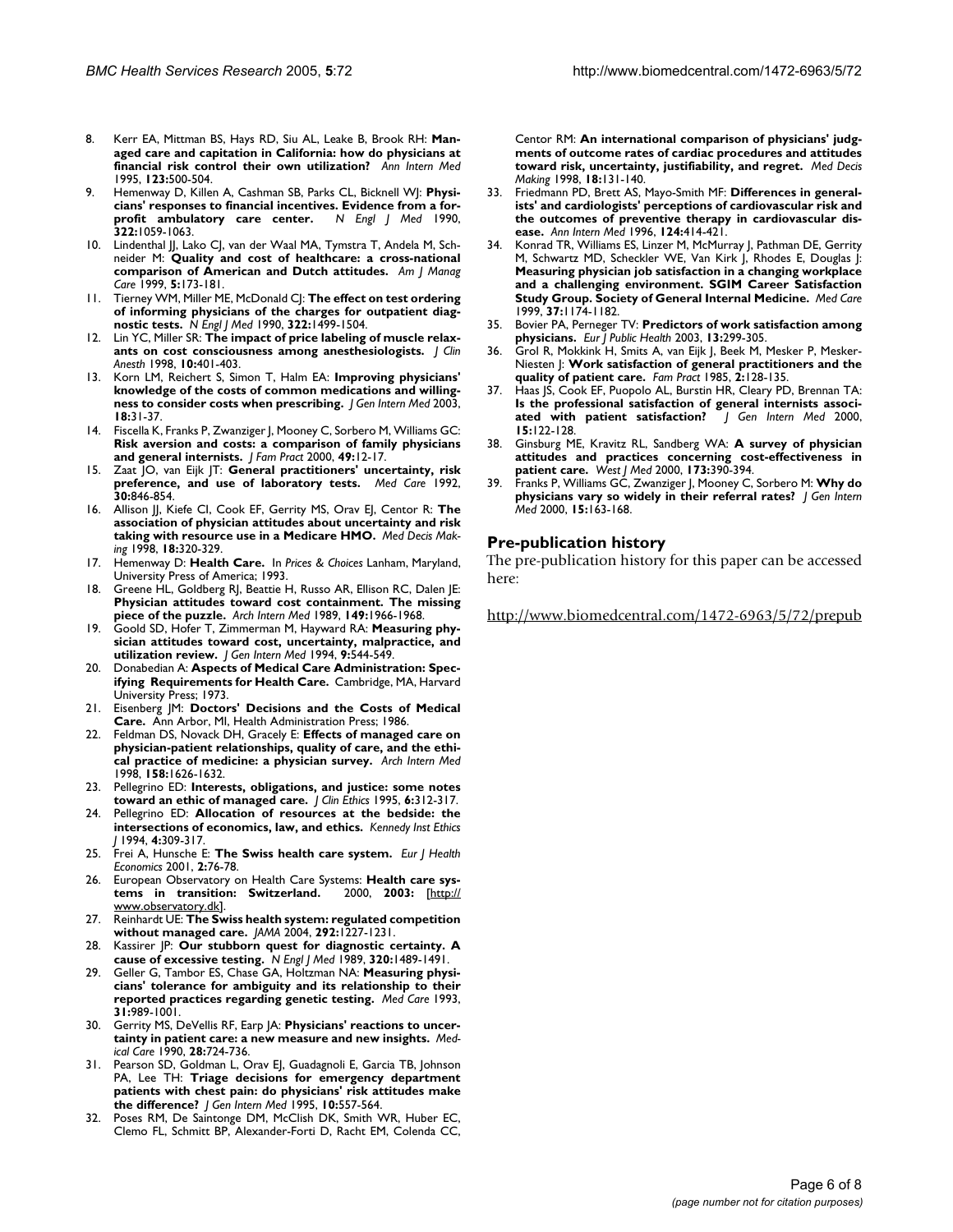|                                                                    | $\mathsf{N}$ | %  | Cost-consciousness T score | P value             |
|--------------------------------------------------------------------|--------------|----|----------------------------|---------------------|
| Sex                                                                |              |    |                            | 0.68 <sup>a</sup>   |
| Men                                                                | 784          | 66 | 50.1                       |                     |
| Women                                                              | 400          | 34 | 49.8                       |                     |
| Age (years) (21 missing)                                           |              |    |                            | 0.05 <sup>a</sup>   |
| $35$                                                               | 263          | 23 | 50.4                       |                     |
| $35 - 50$                                                          | 568          | 49 | 50.5                       |                     |
| $>50$                                                              | 332          | 28 | 48.9                       |                     |
| Years since graduation from medical school (17 missing)            |              |    |                            | 0.22 <sup>a</sup>   |
| $0 - 10$                                                           | 325          | 28 | 50.5                       |                     |
| $11-17$                                                            | 290          | 25 | 49.7                       |                     |
| $18 - 24$                                                          | 272          | 23 | 50.6                       |                     |
| $>24$                                                              | 280          | 24 | 49.1                       |                     |
| Type of practice                                                   |              |    |                            | 0.001a              |
| Public sector, in training                                         | 368          | 31 | 50.9                       |                     |
| Public sector, senior staff                                        | 68           | 6  | 53.5                       |                     |
| Private sector                                                     | 748          | 63 | 49.3                       |                     |
| Self-reported number of patients per week (83 missing)             |              |    |                            | <0.001 <sup>b</sup> |
| $<26$                                                              | 269          | 24 | 51.6                       |                     |
| $26 - 50$                                                          | 409          | 37 | 50.1                       |                     |
| $51 - 75$                                                          | 195          | 18 | 49.1                       |                     |
| $>75$                                                              | 228          | 21 | 48.6                       |                     |
| Self-reported time spent (minutes) with a new patient (66 missing) |              |    |                            | 0.001 <sup>b</sup>  |
| $<$ 31                                                             | 382          | 34 | 48.6                       |                     |
| $31 - 45$                                                          | 324          | 29 | 50.2                       |                     |
| $46 - 60$                                                          | 344          | 31 | 50.4                       |                     |
| $>60$                                                              | 68           | 6  | 52.5                       |                     |
| Stress from uncertainty (20 missing)                               |              |    |                            | <0.001 <sup>b</sup> |
| Lowest quartile $(1 - 2.13)$                                       | 269          | 23 | 51.8                       |                     |
| $2nd$ quartile (2.15 - 2.67)                                       | 305          | 26 | 50.6                       |                     |
| $3rd$ quartile $(2.69 - 3.23)$                                     | 336          | 29 | 50.3                       |                     |
| Highest quartile $(3.25 - 5.0)$                                    | 254          | 22 | 46.9                       |                     |
| Work-related satisfaction (9 missing)                              |              |    |                            | <0.001 <sup>b</sup> |
| Lowest quartile $(1.0 - 4.5)$                                      | 284          | 24 | 48.2                       |                     |
| $2nd$ quartile (4.53 - 5.0)                                        | 338          | 29 | 49.6                       |                     |
| $3^{rd}$ quartile $(5.06 - 5.47)$                                  | 271          | 23 | 50.7                       |                     |
| Highest quartile $(5.5 - 7.0)$                                     | 282          | 24 | 51.6                       |                     |
|                                                                    |              |    |                            |                     |

**Table 3: Relationships of cost-consciousness to socio-demographic and work-related characteristics of 1184 Swiss doctors, Geneva in Switzerland, 1998.**

a: ANOVA, difference between groups

b: ANOVA, test for linearity.